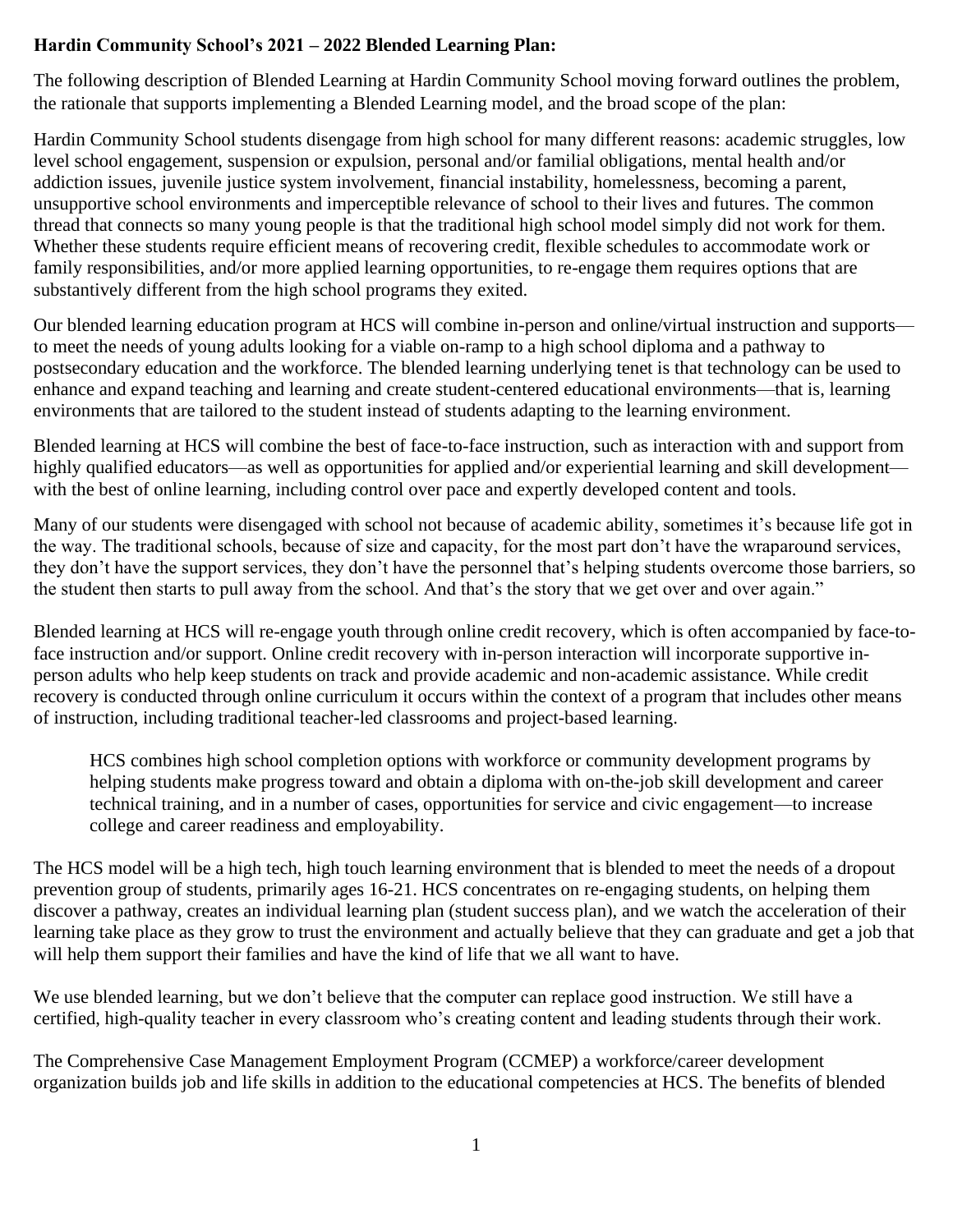learning at HCS will reasonably address the academic, social, emotional, and financial needs of re-engaging students and help them to earn their high school diploma and pathway credential.

**A:** Hardin Community School (HCS) will use two (2) blended education delivery models: Rotation and Flex.

Model 1: Rotation The common feature in the rotation model is that, within a given course, students rotate on a fixed schedule between learning online in a one-to-one, self-paced environment and sitting in a classroom with a traditional face-to-face teacher. It is the model most in between the traditional face-to-face classroom and online learning because it involves a split between the two and, in some cases, between remote and onsite. The face-to-face teacher usually oversees the online work.

Model 2: Flex Programs with a flex model feature an online platform that delivers most of the curricula. Teachers provide on-site support on a flexible and adaptive as-needed basis through in-person tutoring sessions and small group sessions. Many dropout-recovery and credit-recovery blended programs fit into this model.

**B:** The following explanation describes how HCS will determine and document student instructional needs.

Students will participate in Pre-Course exams.

Students will participate in Course quizzes and exams.

Students will participate in End-of-Course-Exams, ACT, and the Renaissance Stars tests specified for an Ohio Dropout Recovery Prevention (DORP) School.

Student records will be requested from the student's previous school(s) including test scores, ETRs, and IEPs.

Intervention Specialist, School Psychologist, and teachers will review records and monitor test scores, determine possible resources that will assist the student, and implement a plan to remediate student weaknesses.

NOTE: All courses/curriculum is aligned to Ohio' Learning Standards. Content is well-rounded and provides for critical thinking, foundational knowledge and skills building, and gives opportunities for social and emotional learning.

**C:** The method HCS will use to determine competency, granting credit, and promoting students to a higher grade level is outlined below:

HCS's Blended Learning Plan is competency-based, allowing students to demonstrate mastery of knowledge and skills and progress at their own pace, often enabling them to complete courses in less time than is possible in a traditional classroom. HCS students (particularly those who are at risk of dropping out) seeking their diploma or equivalency to gain entry into the workforce, are able to accelerate their time to completion helping them fortify and sustain their motivation to complete their diploma and credential. The online components of blended learning further enable students to develop skills and habits that better prepare them for postsecondary success.

Technology skills and digital literacy have increasingly become fundamental components of what it means to be college and career ready in the 21st century. Technology used in our blended-learning program will not only familiarize students with word processing, general computing and electronic communication but will also show students how to use technology to become creators, critical thinkers and more effective leaders. In addition, opportunities to work independently help students become more adept in self-regulation and time management.

Blended-learning programs that offer students control over time, place and pace of instruction often enable reengaged youth to create a schedule that is compatible with their responsibilities outside of school. Students who have substantial obligations outside of school often find it difficult, if not impossible, to attend school from 8:00 a.m. to 3:00 p.m., Monday through Friday. They may have conflicting work schedules or children in their care during those hours. They may need to attend medical or other appointments with a parent or grandparent.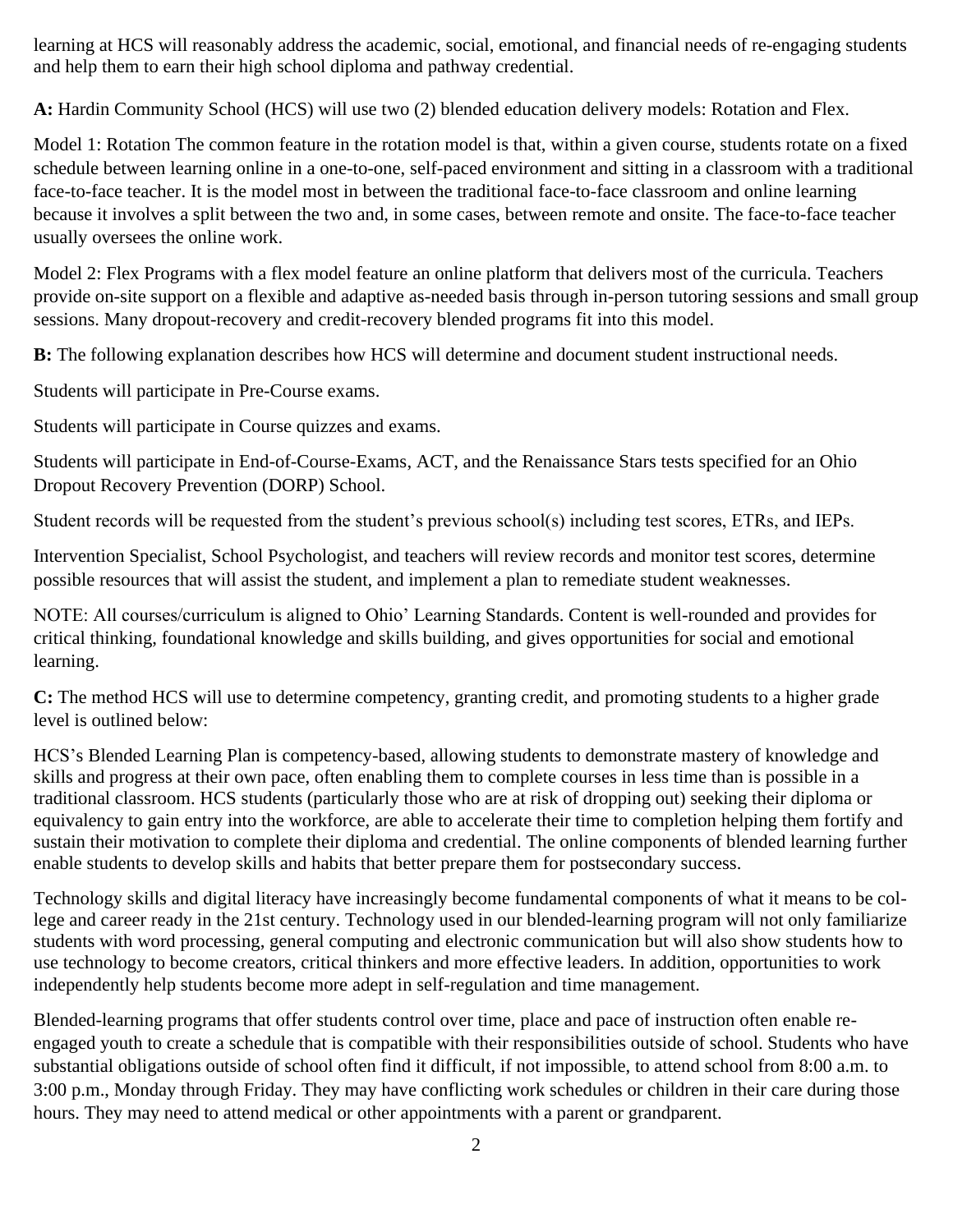Hardin Community School require that all student completed work (lessons, quizzes, papers, assignments, and exams) result in a score of a minimum of 75%. If the score is below 75% the work will be returned to the student with recommendations to improve the score. Once the score is at least 75% a grade will be awarded. VLA courses are 18 lessons for a half credit and 36 lessons for one credit. Students, utilizing their individualized Student Academic and Success Plan, will indicate how many credits the student must earn (a total of 20 credits to graduate) to be on track to graduate on time (within 4 years from the year they entered  $9<sup>th</sup>$  grade).

NOTE: The HCS Governing Board approved promotion/retention policy will guide decisions.

**D:** HCS attendance requirements and how HCS will document participation in learning activities is as follows:

### **The school's attendance requirements, including how the school will document participation in learning opportunities.**

# **IN-PERSON ATTENDANCE**

- The educational program offered by HCS is predicated upon the presence of the student and requires continuity of instruction and classroom participation. Attendance shall be required of all students enrolled in the schools during the days and hours that the school is in session or during the attendance sessions to which s/he has been assigned.
- In accordance with statute, the Superintendent shall require, from the parent of each student of compulsory school age or from an adult student who has been absent from school or from class for any reason, a verbal or written statement of the cause for such absence. The HCS Board of Education reserves the right to verify such statements and to investigate the cause of each single absence or prolonged absence.

# **IN-PERSON/ROTATION/FLEX STUDENTS ON PROBATION**

- Students on probation will follow probation rules regarding school attendance, 3. (A) "You shall attend school on time, every day school is in session, unless medically excused. A doctor must complete the Court prescribed excuse form and it shall be given to the school and your Community Control Manager within 24 hours of your first absence. The form(s) shall cover each day of absence."
- Repeated infractions of HCS Board policy on attendance may result in intervention including court intervention. Additionally, charges of truancy may be filed.
- The HCS Board considers the following factors to be reasonable excuses for time missed at school: A. Personal illness
	- B. Illness in the family necessitating the presence of the child
	- C. Quarantine of the home
	- D. Death of a relative
	- E. Necessary work at home due to absence or incapacity of parent(s)/guardian(s)
	- F. Observation or celebration of a bona fide religious holiday
	- G. Out-of-state travel (up to a maximum of four (4) days per school year) to participate in a School-approved enrichment or extracurricular activity
		- Any classroom assignment missed due to the absence shall be completed by the student.
	- H. Such good cause as may be acceptable to the Superintendent
- Attendance need not always be within the school facilities, but a student will be considered to be in attendance if present at any place where school is in session by authority of the HCS Board.
- The HCS Board shall consider each student assigned to a program of other guided learning experiences to be in regular attendance for the program provided that s/he reports to such staff member s/he is assigned for guidance at the place in which s/he is conducting study, and regularly demonstrates progress toward the objectives of the course of study.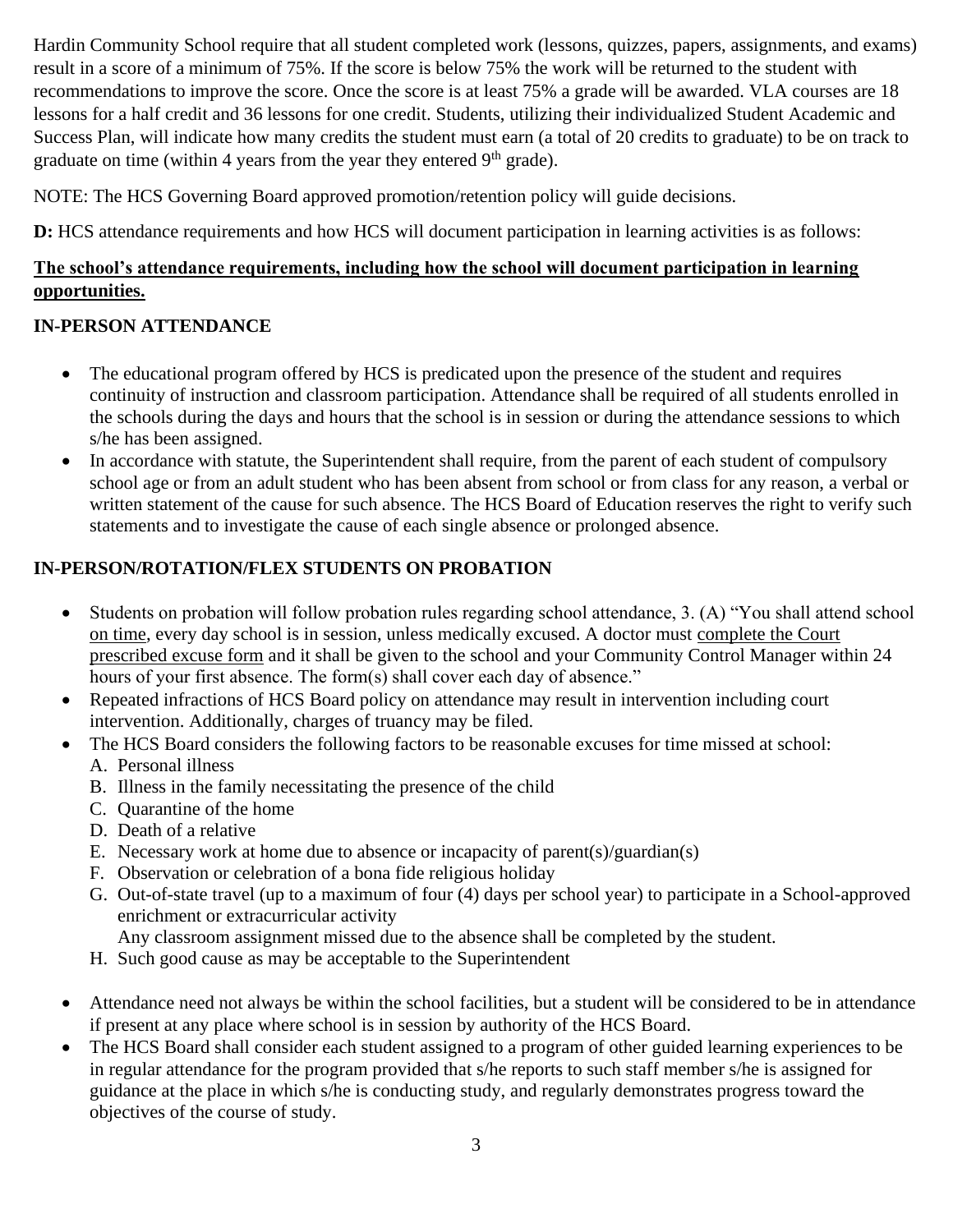# **IN-PERSON ROTATION and FLEX STUDENT PARTICIPATION**

- Students are enrolled in school a minimum of 1074 Hours each year. HCS provides students an opportunity to receive instruction or learning activities. Students are awarded participation hours based on academic progress and time on task. The curriculum is available 24/7. When the student is working remotely, he/she has the flexibility to choose when to access his/her curriculum. Weekly contact minimally with your homeroom teacher is required on the days you work remotely.
- Students must participate in learning opportunities five days per week for a minimum of 26 hours. A remote student's week is defined as Sunday through Saturday. These hours can be a combination of online and offline activities.
- Students log in and participate in the online curriculum and demonstrate adequate progress with completion of a minimum of one unit per class per week.
- Off-line hours are hours spent doing coursework while not logged into VLA and are tracked by the use of the activity log. Activities such as reading, watching curriculum-based videos, and working on worksheets are examples. Please remember to describe the activity and list start and stop times.
- Students can participate in workforce/career-based learning
- Students can participate in pre-approved service-learning activities.
- Students can participate in virtual field trips.

NOTE: The HCS Governing Board approved attendance policy will guide attendance requirements.

# **Policy 251 Attendance/Truancy/Withdrawal**

# General Policy

Students enrolled in the School must attend School regularly in accordance with the laws of the State. The educational program offered by the School is predicated upon the presence and punctuality of the student and requires continuity of instruction and classroom participation. A parent must contact the School in accordance with the procedure set forth in Policy 252 whenever a student is absent.

Attendance shall be required of all students enrolled at the School during the days and hours that the School is in session. Attendance need not always be within the School facilities, but a student will be considered to be in attendance if present at any place where School is in session by authority of the Board.

# Excused Absences

Absences due to the following will be excused:

- 1. Personal physical illness that prevents attendance at School (at the discretion of the Principal or his/her designee, a written statement from a physician may be required).
- 2. Personal mental illness such that the student will not benefit from instruction (at the discretion of the Principal or his/her designee, a written statement from a physician/mental health professional may be required).
- 3. Illness in the family necessitating the presence of the child (at the discretion of the Principal or his/her designee, a written statement from a physician and an explanation as to why the child's absence was necessary may be required).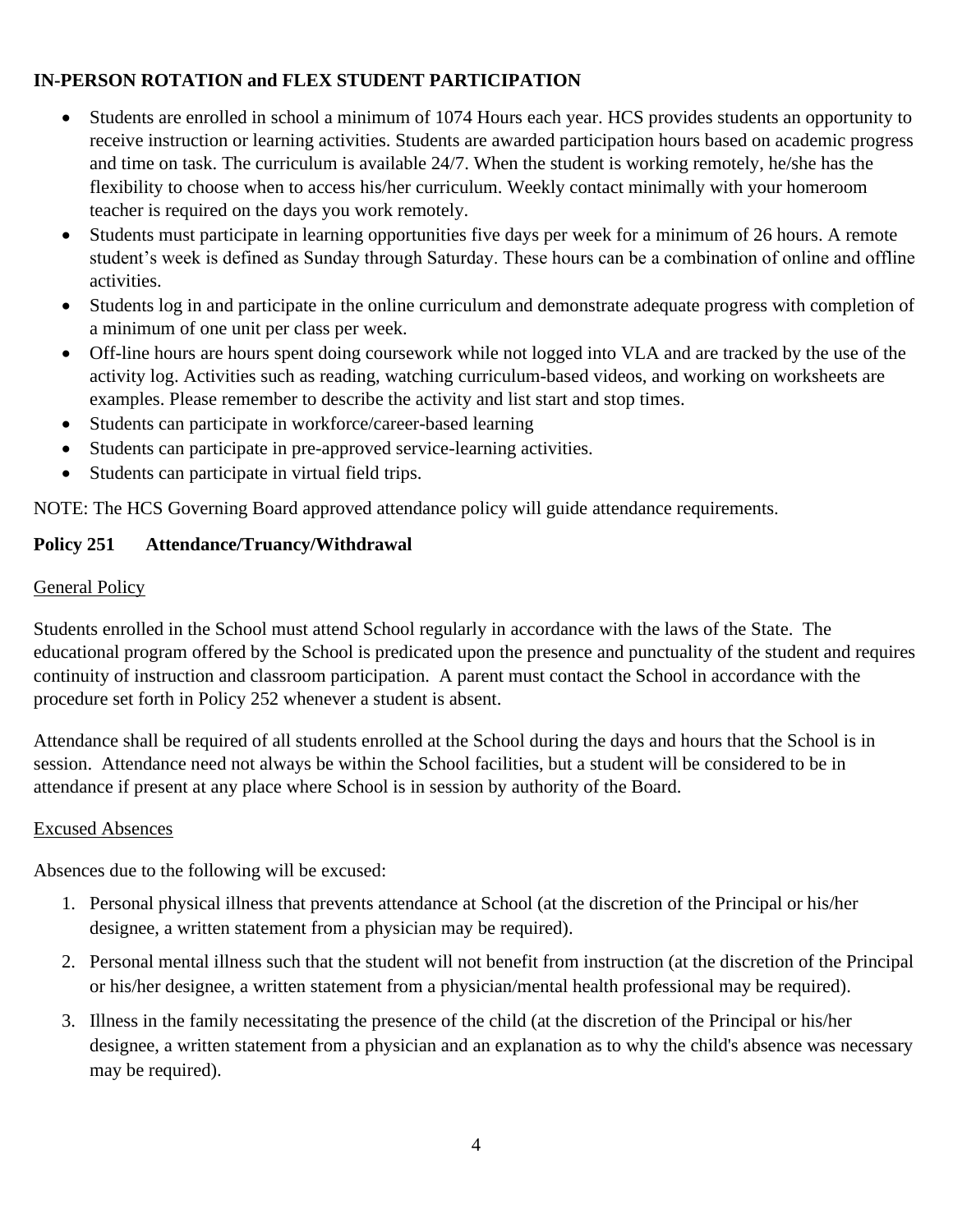- 4. Quarantine of the home (absence will be excused for the duration of the quarantine as determined by proper health officials).
- 5. Death in the family (absence will be excused for no more than eighteen (18) hours unless the Principal or his/her designee determines that a longer absence is reasonably necessary).
- 6. Medical or dental appointments (at the discretion of the Principal or his/her designee, a written statement from a physician confirming the appointment may be required).
- 7. Observance of religious holidays consistent with the child's truly held religious beliefs.
- 8. College or university visits (at the discretion of the Principal or his/her designee, verification of the date and time of the visit may be requested).
- 9. Absence due to a placement in or changes to a foster care placement or any court proceeding related to a student's foster care status.
- 10. Absences due to a student being homeless.
- 11. The existence of an emergency condition at home such as absence, illness, or death of the parent.
- 12. Necessary work in a family business or on a family farm (after proof of necessary absence is provided to the Principal or his/her designee.
- 13. Necessary work directly and exclusively for a child's parent, if the child is over the age of fourteen (14) and has been in regular attendance at school during the current school year (after proof of necessary absence is provided to the Principal or his/her designee).
- 14. Instruction at home from a person qualified to teach the branches of education in which instruction is required, and such additional branches, as the advancement and needs of the child may require (after adequate certification of home instruction has been provided to the Principal or his/her designee).
- 15. Absences due to hours beyond the minimum amount of clock hours per day required for kindergarten students under the law if the School operates an all-day kindergarten program.
- 16. An emergency or set of circumstances which in the judgment of the School constitutes a good and sufficient cause for absence.
- 17. If a student is absent from School for the sole purpose of traveling out of state to participate in a Schoolapproved enrichment activity or extracurricular activity, the School shall count that absence as an excused absence, up to a maximum of twenty-four (24) hours per school year that the School is open for instruction. The student must complete any classroom assignments he/she misses due to the absence. If the student will be absent for twenty-four (24) or more consecutive hours that the School is open for instruction, a classroom teacher must accompany the student during the travel period to provide the student with instructional assistance in order to count the student as in attendance.

The Principal or his/her designee reserves the right to verify statements and to investigate the cause of absence.

Excuses from future school attendance:

1. Shall be limited to a period not to exceed thirty (30) school hours and can be renewed at the discretion of the Superintendent or his/her designee for thirty (30) additional hours. Absences shall not exceed sixty (60) consecutive hours unless the child's parent has recently died or become totally or partially incapacitated and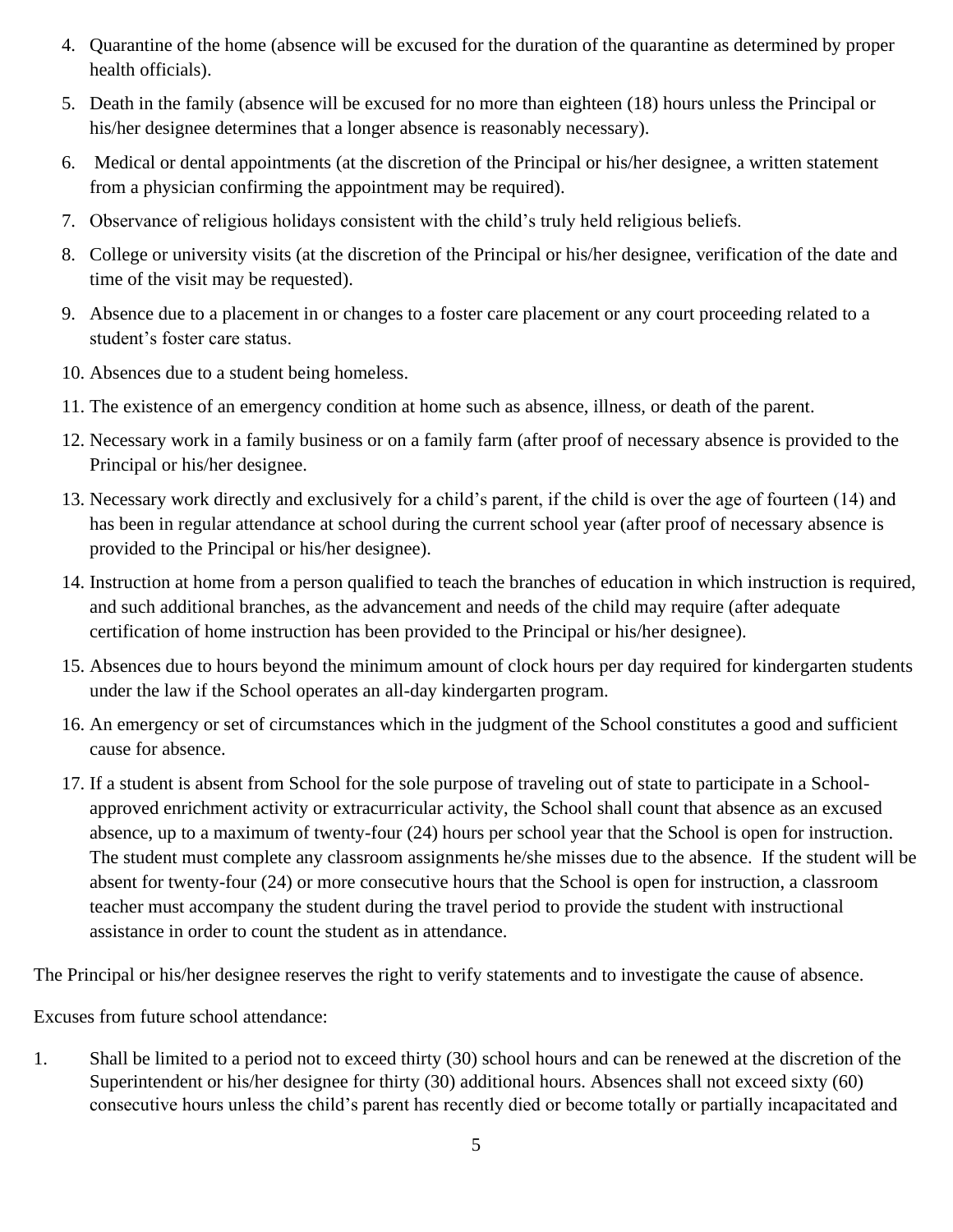there is no older sibling living in the home who is out of school. At the discretion of the Superintendent or his/her designee, a written statement from a physician may be required.

2. May not materially endanger the child's educational welfare and scholastic advancement.

# Withdrawal

A student who fails to participate in one hundred five (105) consecutive hours of learning opportunities without excuse prior to November 1, 2018 will be automatically withdrawn from the School. After November 1, 2018 a student who fails to participate in seventy-two (72) consecutive hours of learning opportunities will be automatically withdrawn, unless the student's absence is excused. Otherwise, a parent may withdraw a student voluntarily by signing a Voluntary Withdrawal form with the Principal or his/her designee.

Whenever a student withdraws from the School voluntarily, the Student's teacher shall attempt to ascertain the reason for withdrawal and shall immediately inform the Superintendent or his/her designee of the reason for the withdrawal. If the Student voluntarily withdrew from the School as a result of a change in residence, the Superintendent or his/her designee shall notify the superintendent of the district to which the Student has moved of all essential information regarding the Student, including the Student's new address.

If the Superintendent or his/her designee becomes aware that a Student who has withdrawn from the School for reasons other than a change of residence is not enrolled in another school, the Superintendent or his/her designee shall notify the registrar of motor vehicles and the juvenile judge of the county in which the School is located of the Student's likely violation of the State's compulsory education laws. Notice shall be given within two (2) weeks and shall include the Student's name, address, date of birth, School, and the district where the Student resides. Any notice given in error shall be immediately rescinded by the Superintendent or his/her designee.

# Disciplinary Action for Unexcused Tardiness or Absence

Repeated unexcused absences/tardiness may be grounds for disciplinary action that will not include suspension or expulsion.

A student is tardy when a student is more than five (5) minutes late for School or for a class. If a student misses more than half a class, the student will be marked absent for the class. When tracking hours of missed instruction for excessive absence and truancy purposes, the School shall (select one):

- Track tardiness and early dismissals to the nearest hour of missed instruction for each instance of tardiness or early dismissal per day (e.g., if a student is thirty-five (35) minutes tardy to school and leaves school forty-five (45) minutes early, the student shall be counted as absent for two (2) hours of that day).
- □ Track tardiness and early dismissal times based on the precise amount of missed instruction, tracked to the nearest minute (e.g., if a student is thirty-five (35) minutes tardy to school and leaves school forty-five (45) minutes early, the student shall be counted as absent for eighty (80) minutes of that day).
- $\Box$  Track tardiness and early dismissals to the nearest 15 minutes (not to exceed sixty (60) minutes) of missed instruction for each instance of tardiness or early dismissal per day.

Students shall not be considered absent for purposes of habitual truancy calculations while out of class for a legitimate reason, including but not limited to restroom breaks, visits to the nurse's office, counselor meetings, or remediation sessions.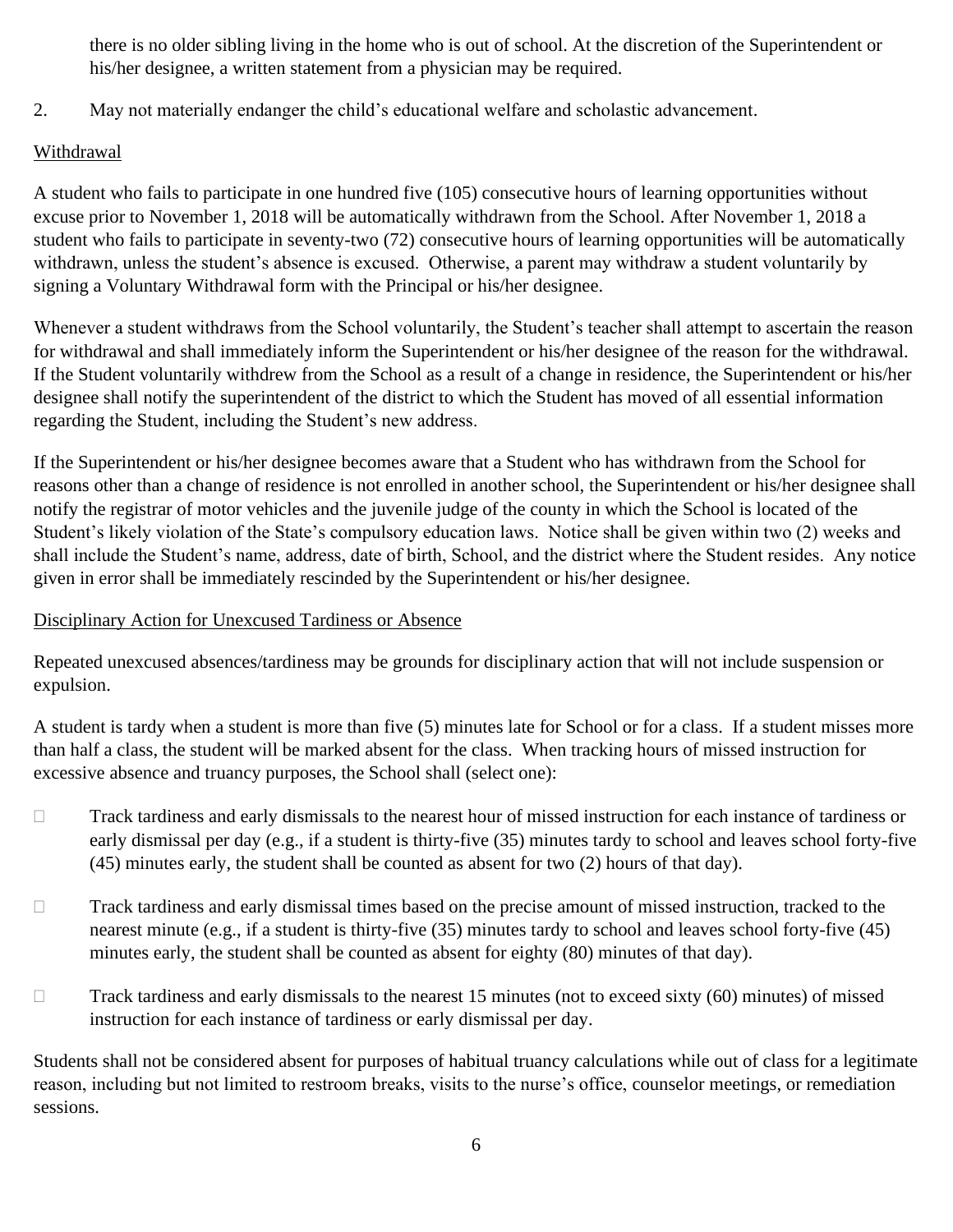Any student who, due to a medically-documented physical or mental impairment, is absent for an extended period will not be disciplined. Such students may be entitled to receive an education tailored to their individual needs or abilities as provided for under federal and/or state law.

### Truancy and Absence Intervention Strategies

The Principal or his/her designee may act as the School's attendance officer or delegate that duty as permitted by law. The School's attendance officer shall investigate possible School attendance violations, and is authorized under Ohio law, to serve warrants, to enter places where children of compulsory School age are employed, and to take such other actions as may be necessary to enforce the compulsory education laws.

A student is excessively absent from school if a student is absent from the School with or without legitimate excuse for thirty-eight (38) or more hours in one (1) school month or sixty-five (65) or more hours in one (1) school year. Within seven (7) days of a student becoming excessively absent from School, the attendance officer shall notify the student's parents of the student's absences in writing.

A student is habitually truant if the student is absent without a legitimate excuse for thirty (30) or more consecutive hours, for forty-two (42) or more hours in one (1) school month, or seventy-two (72) or more hours in one (1) school year.

Legitimate excuses for the absence of a student otherwise habitually truant include but are not limited to:

- 1. the student was enrolled in another school;
- 2. the student's absence was excused in accordance with applicable law or policy; or,
- 3. the student has received an age and schooling certificate.

If the student is habitually truant and the student's parents have failed to cause the student's attendance, the School will assign the student to an absence intervention team ("AIT") within ten (10) days. The Principal or designee selects the AIT members, who shall include a representative of the School who knows the child and the child's parent, guardian, custodian, guardian ad litem, or temporary custodian. Members may also include a school psychologist, counselor, social worker, or representative of a public or nonprofit agency designed to assist students and their families in reducing absences.

Within seven (7) days of the School's determination that the student is a habitual truant, the School will make at least three (3) reasonable, meaningful attempts to secure the child's parent, guardian, or custodian's (for the purposes of this policy, "parent") participation on the AIT. If the parent responds to attempts but is unable to attend, the School will notify the parent of the right to participate by designee. In the event the parent does not respond to the attempts at all, the School will investigate whether the failure to respond triggers child abuse and neglect reporting requirements and instruct the other members of the AIT to develop a plan for the child.

Within fourteen (14) days after its formation, the AIT will develop a written plan ("AIT plan") to reduce or eliminate Student's further absences. The AIT plan will state that a complaint will be filed in juvenile court alleging that the child is an unruly child not later than sixty-one (61) days after implementation if the child refuses to participate in or fails to make satisfactory progress on the plan or other alternatives to adjudication. The School will make reasonable attempts to provide student's parent with written notice of the plan within seven (7) days of development.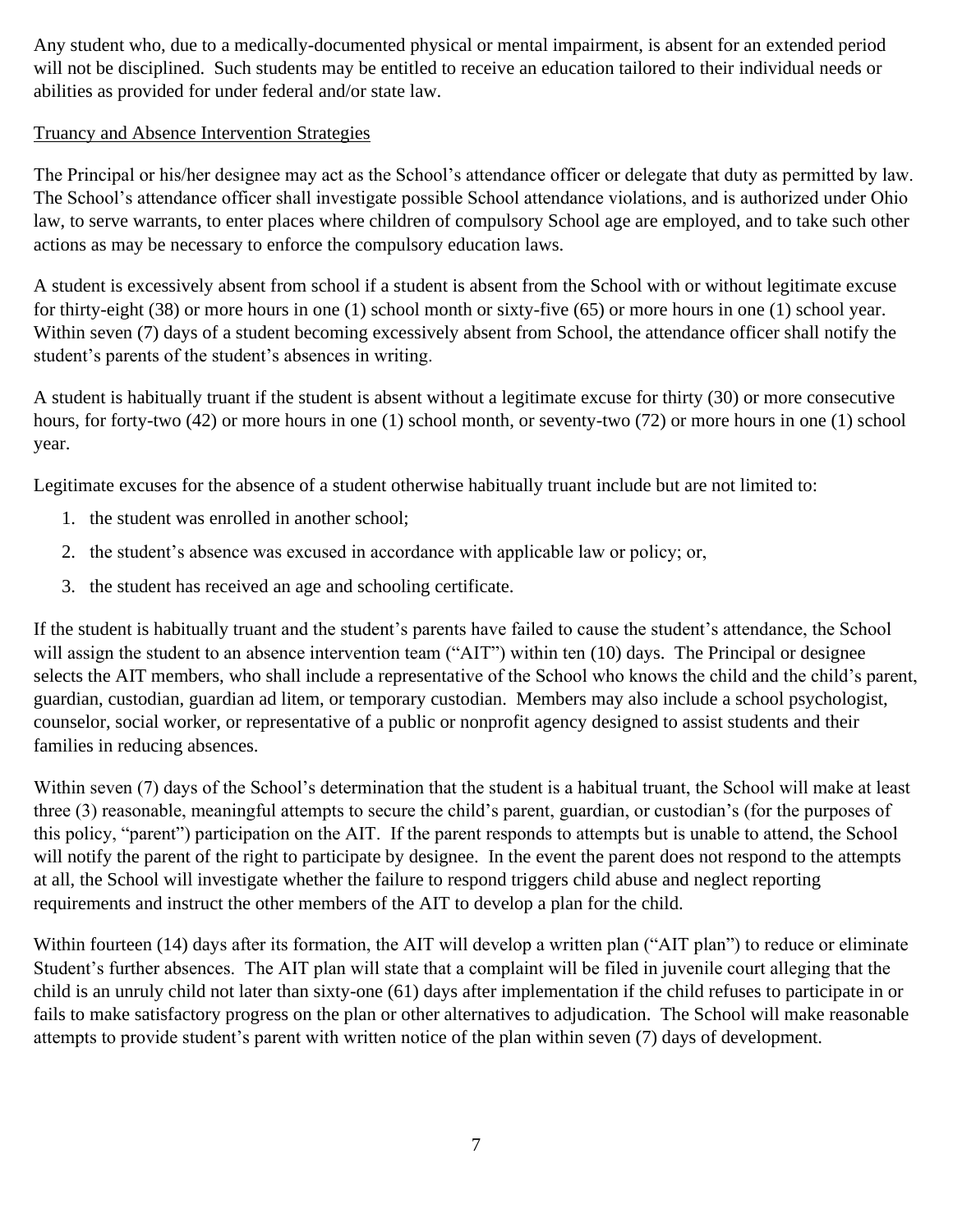If a student becomes habitually truant during the last twenty-two (22) school days of the year, the School may assign one official to work with the parent and develop an AIT plan in lieu of forming a full AIT. The plan shall be implemented not later than seven (7) days prior to the first day of instruction of the next school year.

AIT Exemption: The School shall be exempt from AIT procedural requirements if it has a chronic absenteeism rate of less than 5% of the student body per the last state report card.

The School shall employ absence intervention strategies for all students who are excessively absent from School. Such strategies shall include the following, if applicable:

- 1. Providing a truancy intervention plan for any student who is excessively absent from school;
- 2. Providing counseling for a habitual truant;
- 3. Requesting or requiring a parent to attend parental involvement programs;
- 4. Requesting or requiring a parent to attend truancy prevention mediation programs;
- 5. Notification of the registrar of motor vehicles of student's truancy status if the student misses sixty consecutive hours of instruction or ninety hours of instruction during the course of the school year; and
- 6. Taking legal action under R.C. 2919.222, 3321.20, and/or 3321.38.

On the 61st day after the implementation of an AIT plan or other intervention strategy, the attendance officer shall file a complaint with the juvenile court against a student, if all of the following apply:

- 1. the student is a habitual truant;
- 2. the School has made meaningful attempts to re-engage the student through the AIT plan, other intervention strategies, and any other offered alternatives to adjudication; and
- 3. the student has refused to participate in or failed to make satisfactory progress on the AIT plan, as determined by the AIT, or any offered intervention strategies or alternatives to adjudication.

If the 61st day falls during the summer months, at the School's discretion, the AIT or attendance officer may extend the implementation of the plan and delay filing the complaint for an additional thirty (30) days from the first day of instruction of the next school year.

If, however, at any time during the implementation phase of the AIT plan or other intervention strategy, the student is absent without legitimate excuse for thirty (30) or more consecutive hours or forty-two (42) or more hours in one school month, the attendance officer shall file a complaint with the juvenile court against the student, unless the AIT has determined that the student has made substantial progress on the absence intervention plan.

The Principal or his/her designee is also authorized to establish a parent education program for parents of students who are habitually truant. Any parent assigned to the program who does not complete the program is to be reported to law enforcement authorities for neglect of parent education, a fourth-class misdemeanor if found guilty.

### Reporting

The School shall report to the Ohio Department of Education, as soon as practicable, any of the following occurrences:

1. When a student is deemed habitually truant.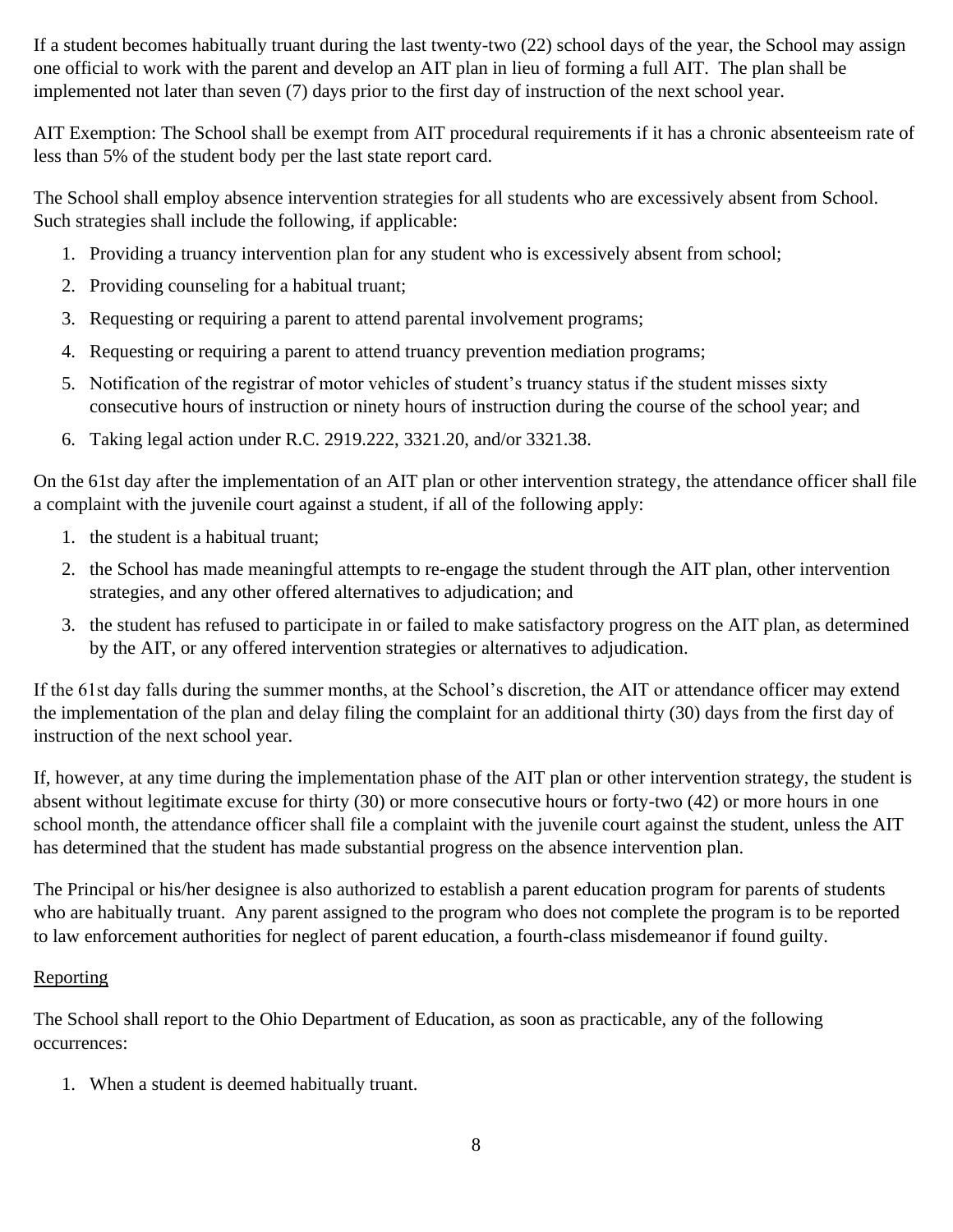- 2. When a student is deemed excessively absent.
- 3. When a student has been adjudicated an unruly child for being a habitual truant and violates the court order regarding that adjudication.
- 4. When an AIT plan has been implemented for a student.

This Board consulted with the juvenile court of the counties in which the School is located, parents of students attending the School, and state and local agencies deemed appropriate by the Board prior to adopting this policy.

*R.C. 2151.011; R.C. 2151.27; R.C. 3314.03(A)(6); R.C. 3314.11; R.C. 3321.01; R.C. 3321.041; R.C. 3321.13-.191; O.A.C. 3301-69-02.*

**E:** HCS will monitor student progress.

### **A statement describing how student progress will be monitored.**

Teachers will maintain a continuously updating Excel Spreadsheet that lists Student, lessons to complete and completed, hours completed, grades earned, and whether the student is on track as determined by academic goals listed in individualized Student Academic and Success Plan. The Excel Spreadsheet will be viewed by teachers, staff, and administration. Incentives will be awarded to students on track or ahead of on track. Students will be encouraged and challenged if they didn't meet their weekly goals. If weekly goals are consistently missed individualized consequences will be determined and applied.

NOTE: The spreadsheet will be updated twice weekly and reviewed minimally weekly. Likely interventions when not on track will include conversations/ intervention planning with parent and student, implementing a more rigid schedule for completing work, and/or being required to attend school all four in-person school days weekly. The School will utilize a range of assessment methods to judge student performance. The School recognizes its responsibility for providing a system of grading student achievement that can help the student, teachers and parents judge properly how well the student is achieving the goals of the School's Program. See also Policies 203 to 203.5 on Parent Involvement.

The Board believes that the School's grading system should be a reliable system and one that ensures each student's grades signify accurately his/her degree of accomplishment of those expected learning goals which are to be stated for each program at every grade level, kindergarten through 12.

The Director or his/her designee shall develop procedures for grading which:

- 1. Have clear, consistent criteria and standards particularly when grades are based on subjective assessment;
- 2. Help each student understand in each course or program what behavior and/or achievement is needed to earn each grade as well as what will produce a failing grade; and
- 3. Provide frequent opportunities for each student to obtain information as to his/her progress toward the learning goals of his/her courses or programs.

The teacher responsible for a student's instruction in a particular course or program shall determine the student's grade. That grade may not be changed without the permission of the Director or his/her designee.

The School will utilize a range of assessment methods to judge student performance. The School recognizes its responsibility for providing a system of grading student achievement that can help the student, teachers and parents judge properly how well the student is achieving the goals of the School's Program. See also Policies 203 to 203.5 on Parent Involvement.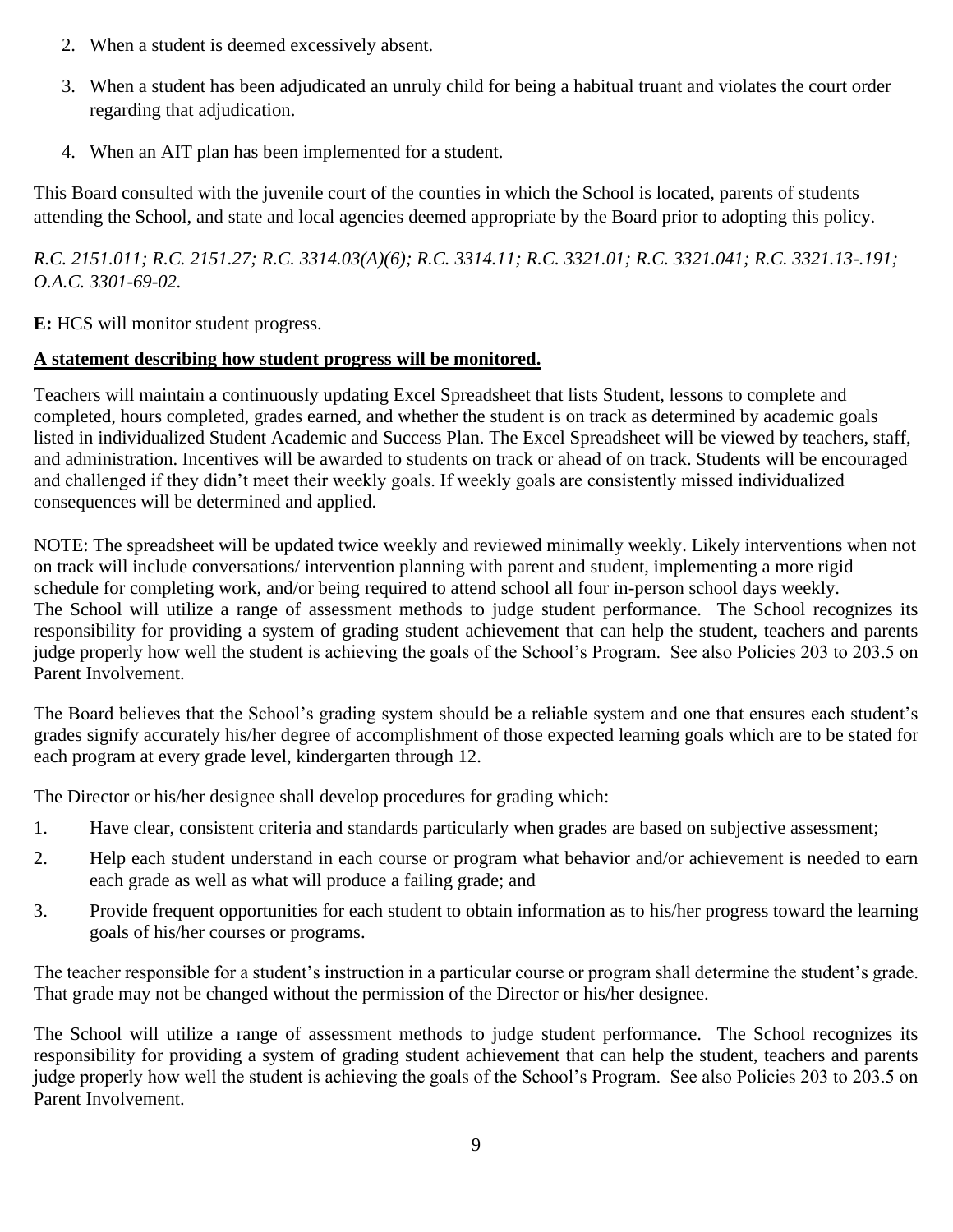The Board believes that the School's grading system should be a reliable system and one that ensures each student's grades signify accurately his/her degree of accomplishment of those expected learning goals which are to be stated for each program at every grade level, kindergarten through 12.

The Director or his/her designee shall develop procedures for grading which:

- 4. Have clear, consistent criteria and standards particularly when grades are based on subjective assessment;
- 5. Help each student understand in each course or program what behavior and/or achievement is needed to earn each grade as well as what will produce a failing grade; and
- 6. Provide frequent opportunities for each student to obtain information as to his/her progress toward the learning goals of his/her courses or programs.

The teacher responsible for a student's instruction in a particular course or program shall determine the student's grade. That grade may not be changed without the permission of the Director or his/her designee.

### **Policy 245 Promotion and Retention Policy**

The Board recognizes that the personal, social, physical, and educational growth of children will vary, and that they should be placed in the educational setting most appropriate for their needs at the various stages of their growth. Each student will be moved forward in a continuous pattern of achievement and growth that is in harmony with his/her own development. Parent(s) and students are made aware of the instructional objectives, performance standards, and promotion criteria. Periodically during the year teachers shall provide written progress and grade reports. Teachers will also provide evaluation reports to parent(s) and students during teacher-parent conferences. The grading system used to measure student progress toward achieving the predetermined instructional objectives and performance standards is applied consistently throughout the School. All promotion and retention decisions are subject to the thirdgrade reading guarantee requirements.

#### Promotion

A student will be promoted from one grade to the next provided the student meets the applicable promotion criteria. The decision to promote a student shall rest solely with the Director, with appropriate input from the student's teacher(s), the professional staff, and parent(s).

### Retention

A student is required to be retained if he/she is truant for ten percent (10%) or more of the required school days and has failed at least two (2) courses of study, unless the Director and the teachers of the failed subjects determine that the student is academically prepared to be promoted.

Additionally, a student shall not be promoted or allowed to pass to a higher grade or course level if the student fails to meet established standards for a particular grade or course level.

Retention decisions will be made only after the Director or applicable teachers have notified and conferred with parent(s) as to the student's progress or lack thereof. These notifications and conferences will take place as soon as teachers and the Director identify that a student's promotion could be in jeopardy.

#### Factors

Teachers and the Director will consider at least the following factors in arriving at decisions on promotion or retention. Factors are applicable in all grade levels.

<sup>©</sup> 1999 Amy J. Borman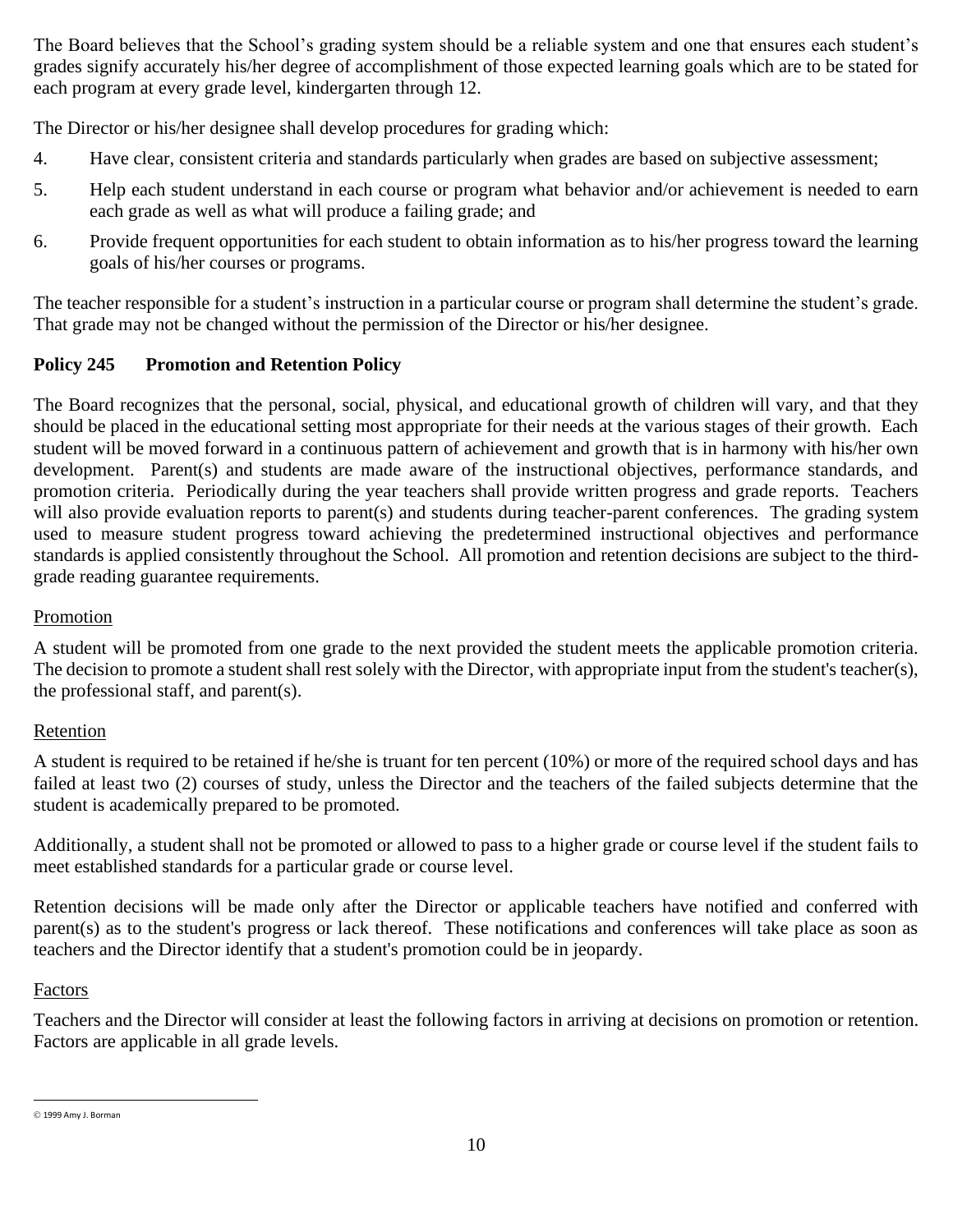- The student's level of academic aptitude and achievement;
- The student's level of social and emotional development and the student's ability to effectively interact with other students in his/her current grade level;
- The student's attendance patterns (absences, tardies, early checkout, excused, or unexcused) and its effect on the student's progress; and
- Any other factors thought to be appropriate by the Director, teacher(s), and professional staff.

The School will not utilize a Student's failure to attain a specified score on any statewide achievement assessment as a factor in any decision to deny a Student's promotion to a higher grade level, except that the School may use a Student's failure to attain a score in at least the basic range as a factor in deciding to deny a Student's promotion to the next level on the following assessments:

- 3rd grade math and English language arts achievement assessments;
- 4th grade English language arts and math achievement assessments, and the formative or summative social studies assessment prescribed by the School;
- 5th grade English language arts, math, and science achievement assessments;
- 6th grade English language arts and math achievement assessments, and the formative or summative social studies assessment prescribed by the School;
- 7th grade English language arts and math achievement assessments; or
- 8th grade English language arts, math, and science achievement assessments.

The School may choose not to promote to the next grade level a Student who does not take a required statewide achievement assessment or make-up assessment, and who is not exempt from the requirement to take such assessment.

### Disabled Students

Promotion and retention of previously identified disabled students shall be subject to the factors and policy above, but shall also consider the contents of the student's individualized educational plan (IEP).

### Third Grade Guarantee

The School will not promote any student to the fourth grade who does not achieve at least the level equivalent to the level designated by the Ohio Board of Education unless:

- The student is a limited English proficient student who has been enrolled in U.S. schools for less than three full school years and has had less than three years' instruction in an English as a second language program;
- The student is a student with a disability entitled to special education and related services and the student's IEP exempts the student from retention;
- The student demonstrated an acceptable level of performance on an alternative standardized reading assessment as determined by the Ohio Department of Education;
- The student received intensive remediation for reading for two school years but still demonstrates a deficiency in reading and was previously retained in any grades K through 3; or
- All of the following apply:
	- o The student is a student with a disability;
	- $\circ$  The student has taken the third grade English language arts achievement assessment;
	- o The student's IEP or 504 plan shows that the student has received intensive remediation in reading for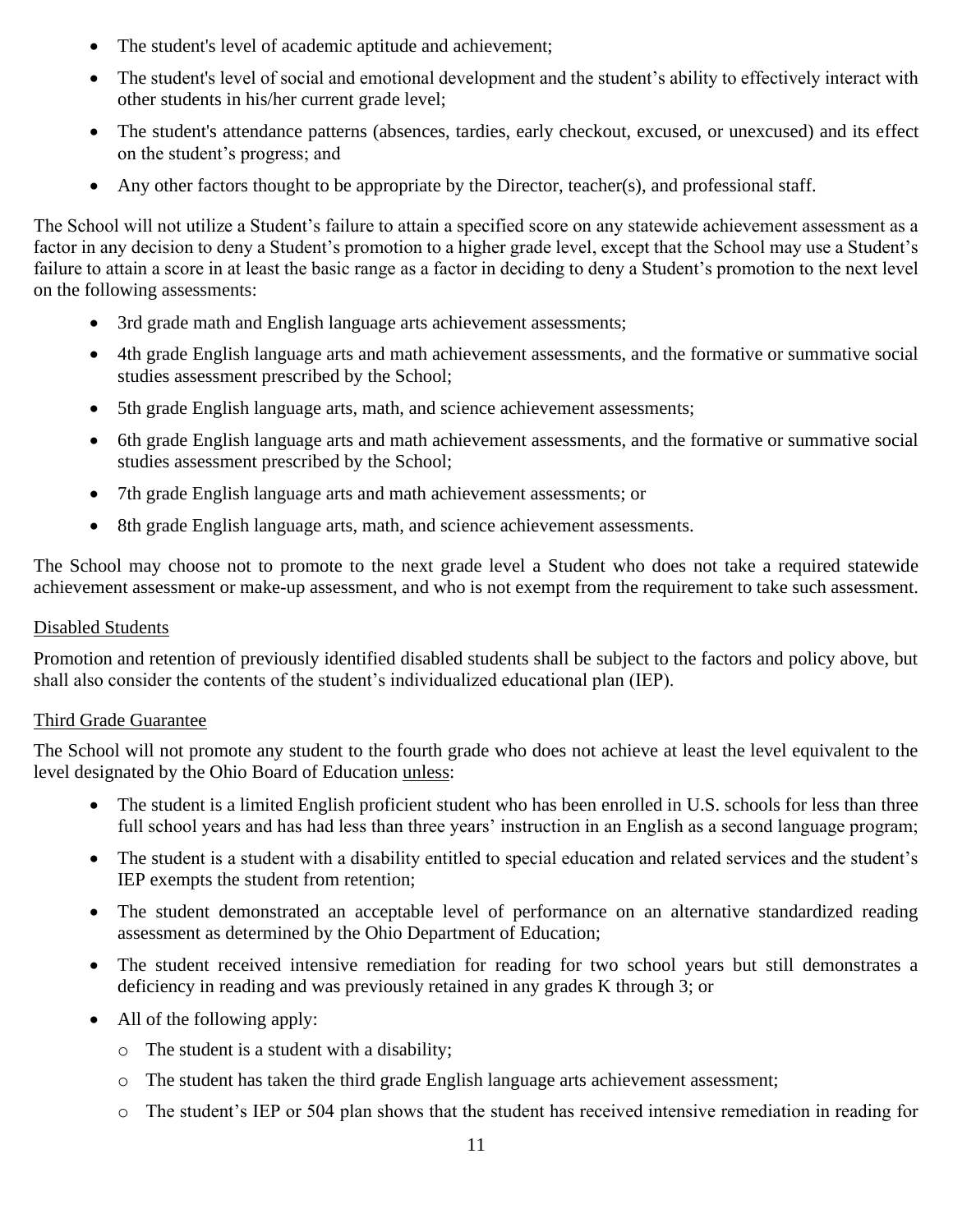two school years but still demonstrates a deficiency in reading; and

o The student previously was retained in grades K-3.

If a student is promoted despite not attaining the Ohio Board of Education specified level (which may change yearly), the student will continue to receive intensive reading instruction in the fourth grade, including an altered instructional day, specialized diagnostic information, and specific research-based reading strategies that have been successful in improving reading among low performing readers.

If the student is retained, the School shall:

- Provide intensive remediation until the student is able to read at grade-level, including intensive interventions in reading and a minimum of ninety (90) minutes of daily reading, that address the deficient areas; and
- Provide each student with a high-performing teacher, as determined by the teacher's student performance data when available, and performance reviews.

If a student who has been retained demonstrates that he or she is reading at or above grade level, the student may be promoted mid-year to the fourth grade at the Director's discretion.

### Intervention

Annually, the School will assess the reading skills of each student enrolled in grades 1 to 3 by September 30, and in kindergarten by November 1, and will identify students who are reading below grade level, except those students with cognitive disabilities or other disabilities as authorized by the Ohio Department of Education on a case-by-case basis. The students' classroom teachers shall be involved in the assessment and identification of students reading below grade level, however such assessment may be administered electronically using live, two-way video and audio connections if the teacher administering the assessment is in a separate location from the student.

For students reading below grade level, the School will:

- Provide written notification to the student's parent(s) that includes the following:
	- o A statement that the student has been identified as having a substantial deficiency in reading;
	- o A description of the current services that are provided to the student;
	- o A description of the proposed supplemental instructional services and supports that will be provided to the student that are designed to remediate the identified areas of reading deficiency;
	- o A statement that if the student receives a score within a certain range on the assessment to measure English and language arts skills, the student will be retained unless the student is exempt; and
	- o A statement that the assessment is not the sole determinant of promotion and that additional evaluations and assessments are available to assist the School and parent(s) in knowing whether the student is reading at or above grade level and is ready for promotion.
- Provide intensive reading instruction services and regular diagnostic assessments to the student immediately following identification of a reading deficiency, including research-based reading strategies that have been shown to be successful in improving reading among low-performing readers and targeted at the student's identified deficiencies.
- Develop a reading improvement and monitoring plan within sixty (60) days after receiving the student's results on the diagnostic assessment. The plan must include:
	- o Identification of the student's specific reading deficiencies;
	- o A description of the additional instructional services and support that will be provided to the student to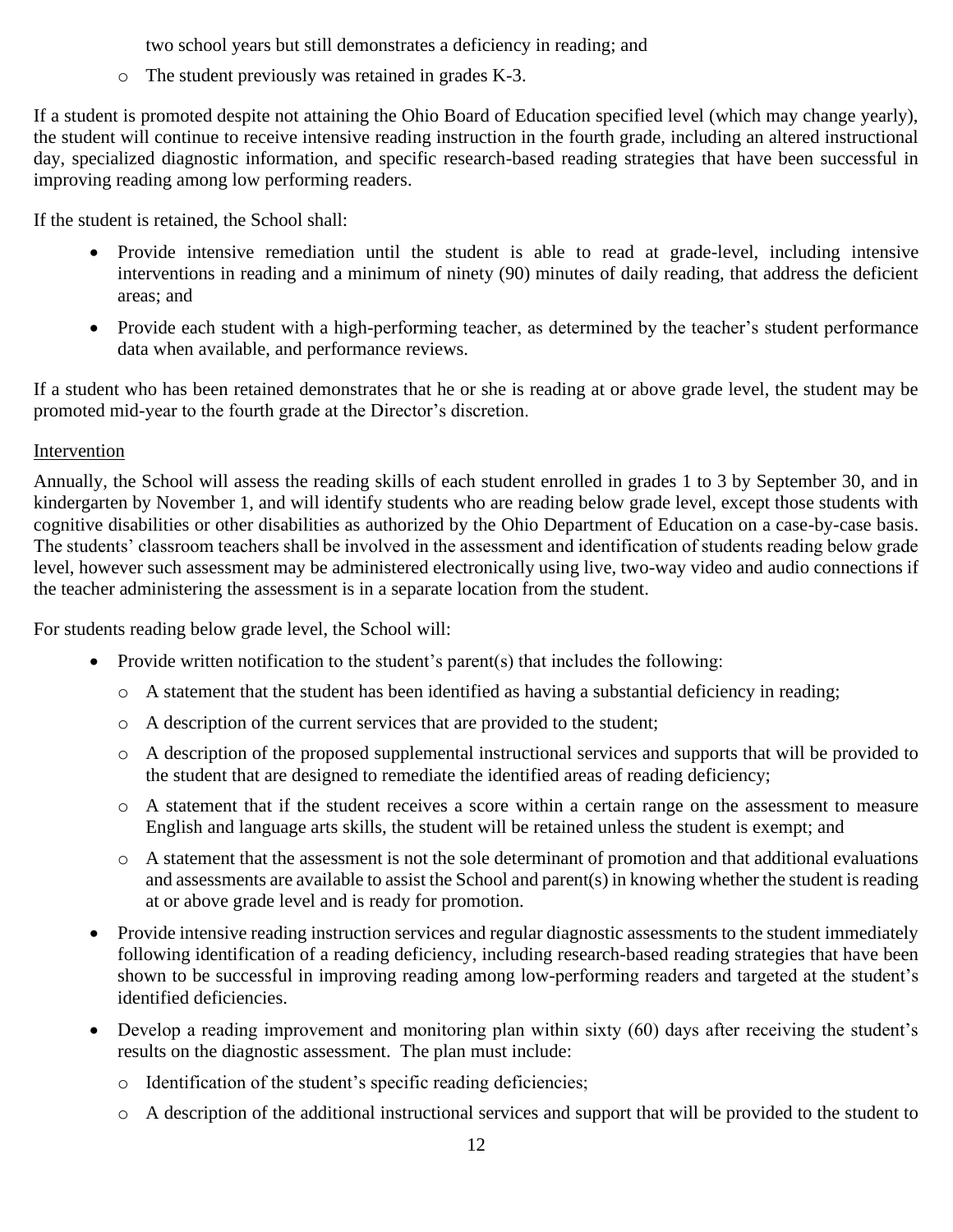remediate the identified reading deficiencies;

- o Opportunities for the student's parent(s) to be involved in the instructional services and support;
- o A process for monitoring the extent to which the student receives the instructional services and support;
- o A reading curriculum during regular school hours that does all of the following: assists students to read at grade level, provides scientifically based and reliable assessment, and provides initial and ongoing analysis of each student's reading process; and
- o A statement that if the student fails to attain a level designated by the Ohio Board of Education on the assessment to measure skill in English language arts expected by the end of the third grade, the student may be retained in the third grade.

### Teacher Qualifications

Each student with a reading improvement and monitoring plan shall be assigned a teacher who has at least one year of teaching experience and:

- Holds a reading endorsement on the teacher's license and has attained a passing score on the corresponding assessment for that endorsement, as applicable; or
- Completed a master's degree program with a major in reading; or
- Was rated "most effective" for reading instruction consecutively for the most recent two years based on assessments of student growth measures developed by a vendor and that is on the list of student assessments approved by the State Board of Education; or
- Was rated "above expected value added" in reading instruction, as determined by criteria established by the Ohio Department of Education, for the most recent consecutive two years; or
- Earned a passing score on a rigorous test of principles of scientifically research-based reading instruction approved by the State Board of Education; or
- Holds an educator license for teaching grades pre-kindergarten through three or four through nine issued on or after July 1, 2017.

The student may be assigned a teacher with less than one year of teaching experience provided that teacher meets one of the above criteria and is assigned a teacher mentor who also meets the qualifications above.

A student with a reading improvement and monitoring plan who enters the third grade after July 1, 2013 but prior to July 1, 2016, a student who is an English language learner and has been in the United States for three years or less, or a student who has an IEP may be assigned a teacher who holds an alternative credential approved by the Ohio Department of Education or who has successfully completed training based on principles of scientifically researchbased reading instruction approved by the Ohio Department of Education. Beginning July 1, 2014, the alternative credentials and training must be aligned with the reading competencies adopted by the State Board of Education.

Nothing in the Third Grade Guarantee prevents a student with a reading improvement and monitoring plan from receiving reading intervention and remediation services from an individual employed as a speech-language pathologist who holds a license issued by the board of speech-language pathology and audiology and a professional pupil services license as a school speech-language pathologist issued by the State Board of Education.

A teacher other than the student's assigned teacher may provide any services required under the Third Grade Guarantee, provided that the teacher meets the qualification requirements and that the assigned teacher and Director agree to the assignment. Any such assignment of services must be documented in the student's reading improvement and monitoring plan.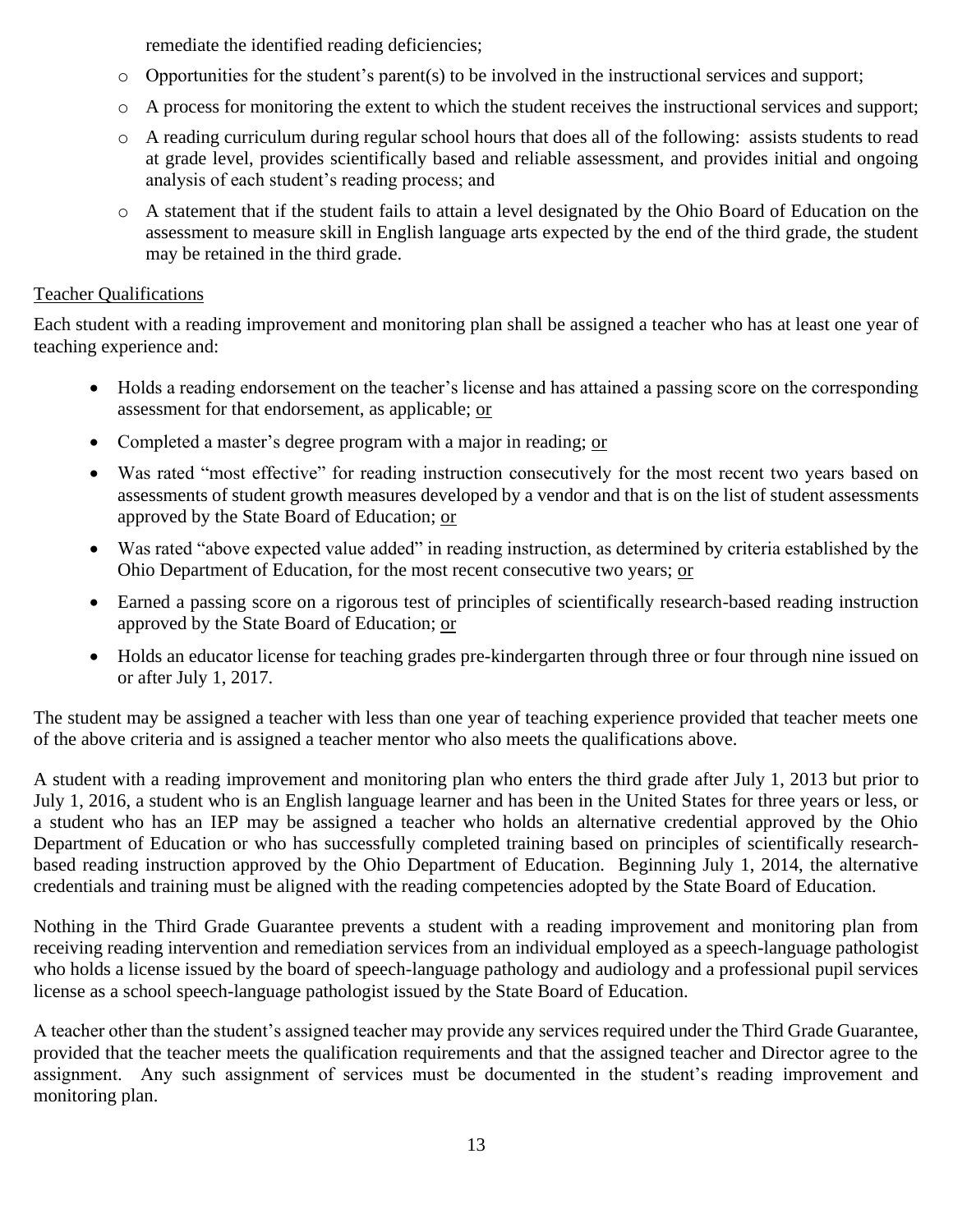#### Reporting Requirement

The School shall annually report to the Department of Education its implementation and compliance with the Third Grade Guarantee.

When a student enrolls in the School, the School will provide the parent(s) with a copy of the most recent School report card.

*R.C. 3313.608; 3313.609; 3301.0710; 3301.0711; 3313.6411(B); 20 USC 1400 et seq.*

**F:** HCS will protect student data.

Student email only operates internally. Students can email each other and school staff. Student email accounts are unable to send email to other email addresses not connected to the school's domain.

Student curriculum (VLA) is only available via Progressbook that is also internal. Each Chromebook is automatically directed to VLA via Progressbook when students log into their accounts. While students are able to surf the net a program titled "GoGuardian" is used to alert school staff when students are in locations on the net that are unallowed. Since email and VLA are internal no student data is viewable by outside sources.

Additionally, students and their parents sign an agreement to follow a list of guidelines that are designed to protect students.

**The use of technology and computer resources at the School is a revocable privilege. Failure to abide by this policy may render you ineligible to use the School's computer facilities and may bring additional disciplinary action.**  All users are expected to use the technology available at the School in a manner appropriate to the School's academic and moral goals. Technology includes, but is not limited to, cellular telephones, beepers, pagers, radios, CD/MP3/DVD players, video recorders, video games, personal data devices, computers, other hardware, electronic devices, software, Internet, email, and all other similar networks and devices. Users are expected to be responsible and use Technology to which they have access appropriately. Obscene, pornographic, threatening, or other inappropriate use of Technology, including, but not limited to, email, instant messaging, web pages, and the use of hardware and/or software which disrupts or interferes with the safety and welfare of the School community is prohibited, even if such uses take place after or off School property (i.e., home, business, private property, etc.).

#### **Failure to adhere to this policy and the guidelines below will result in disciplinary action as outlined in the Student Code of Conduct.**

Unacceptable uses of Technology/Internet include but are not limited to:

1. Violating the conditions of federal and Ohio law dealing with students' and employees' rights to privacy; trespassing in others' folders, work, or files; copying other people's work or attempting to intrude onto other people's files; or using other users' email addresses and passwords.

2. Using profanity, obscenity, or other language which may be offensive to another user; sending messages with derogatory or inflammatory remarks about an individual's race, sex, age, disability, religion, national origin, or physical attributes via the Internet or Technology; bullying, insulting, intimidating, or attacking others; or transmitting any material in violation of federal or state law.

3. Accessing profanity, obscenity, abusive, pornographic, and/ or impolite language or materials; accessing materials in violation of the Student Code of Conduct; or viewing, sending, or accessing materials that you would not want instructors and parents to see. Should a student encounter any inappropriate materials by accident, he/she should report it to his or her instructors immediately.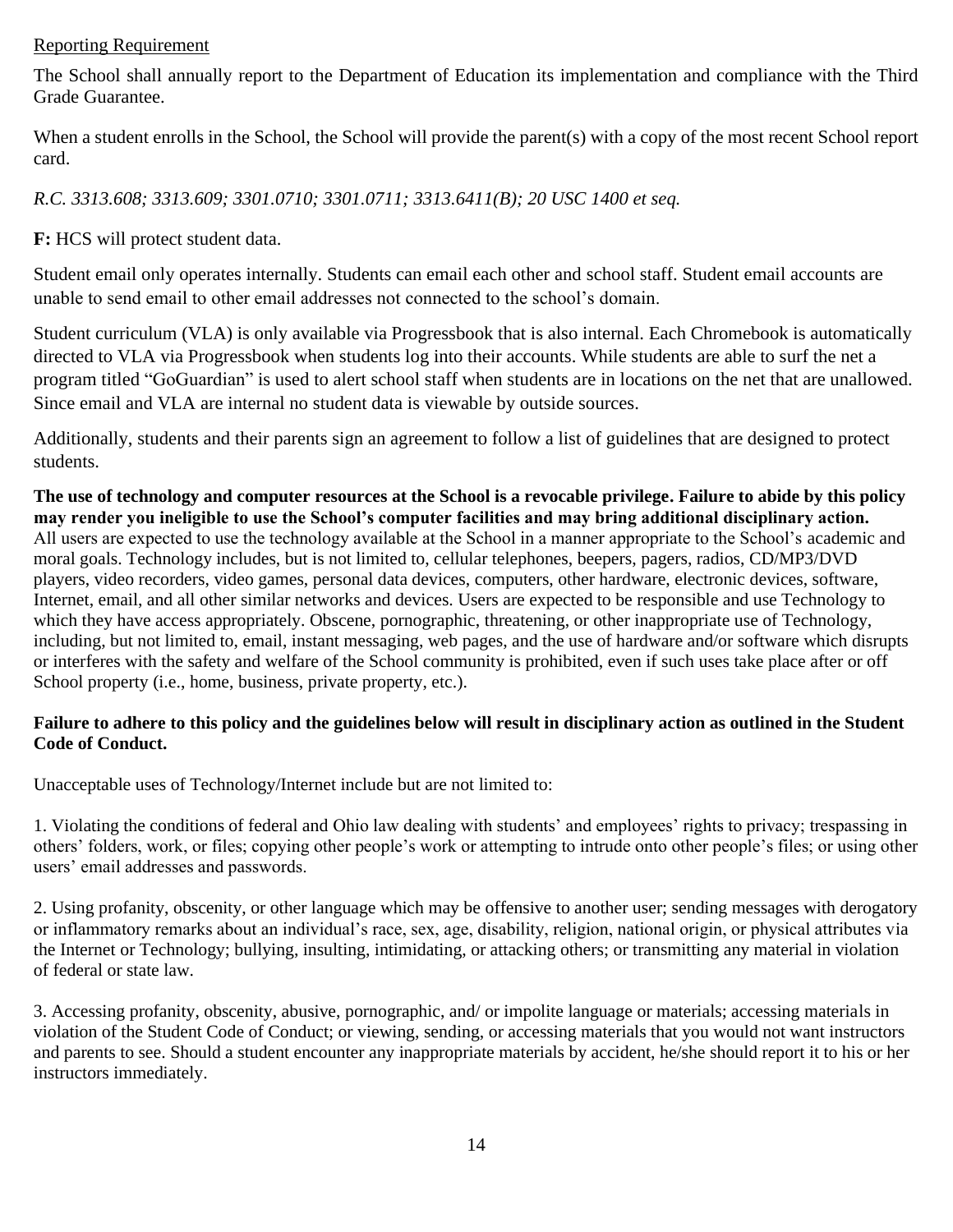4. Violating copyright laws by illegally downloading or installing music, any commercial software, shareware, or freeware. You are required to strictly comply with all licensing agreements relating to any software. All copyright laws must be respected.

5. Plagiarizing works through the Internet or other Technology. Plagiarism is taking ideas of others and presenting them as if they were original to the user.

6. Damaging Technology devices, computers, computer systems, or computer networks (for example, by the creation, introduction, or spreading of computer viruses, physically abusing hardware, altering source codes or software settings, etc.).

7. Using the Technology or the Internet for commercial purposes or activities, which are defined as offering or providing goods or services or purchasing goods or services for personal use, and include, but are not limited to, the following: a. any activity that requires an exchange of money and/or credit card numbers;

- b. any activity that requires entry into an area of service for which the School will be charged a fee;
- c. any purchase or sale of any kind; or
- d. any use for product advertisement or political lobbying.

8. Neither the Internet nor any other Technology may be used for any purpose which is illegal or against the School's policies or contrary to the School's mission or best interests.

All users are expected to be responsible, courteous and thoughtful when using Technology and the Internet. Common sense should prevail. The use of the School computer network system should be in support of education and research, consistent with the educational mission or objectives of the School and in accordance with federal law, Ohio law, and the Student

#### **Code of Conduct**

Students and Staff have no expectation of privacy with respect to the use of Technology, the Internet, intranet, or email. The School monitors the online activities of students. Maintenance and monitoring of the School network system may lead to the discovery that a user has or is violating School policy or the law. Violations of School policy, the Student Code of Conduct, or the law may result in severe penalties, up to and including expulsion.

The School makes no warranties of any kind, either express or implied, that the functions or the services provided by or through the School technology system will be error-free or without defect. The School will not be responsible for any damage users may suffer, including but not limited to, loss of data, interruptions of service, or computer viruses. The School is not responsible for the accuracy or quality of the information obtained through or stored on the School system. The School will not be responsible for financial obligations arising through the authorized use of the system.

In accordance with the Children's Internet Protection Act ("CIPA"), the School has placed a filter on its Internet access as one step to help protect its users from intentionally or unintentionally viewing inappropriate material. The School blocks the categories that are determined to be potentially inappropriate. However, families must be aware that some material accessible via the Internet contains illegal, defamatory, inaccurate, or potentially offensive language and/or images. While the goal of the School is to use Internet resources to achieve educational goals, there is always a risk of students accessing other materials. Parents should be aware of these risks.

The School will educate students about appropriate online behavior, including interacting with other individuals on social networking websites and in chat rooms. The School will also educate students on cyberbullying awareness and response.

**G:** The following Professional Development activities will be provided to teachers and staff.

### **A description of the professional development activities that will be offered to teachers.**

#### • Positive Behavior Interventions and Supports

Positive Behavior Interventions and Supports (PBIS) is a general education initiative, supporting all children and youth. PBIS supports schools, districts, and states to build systems capacity for implementing a multi-tiered approach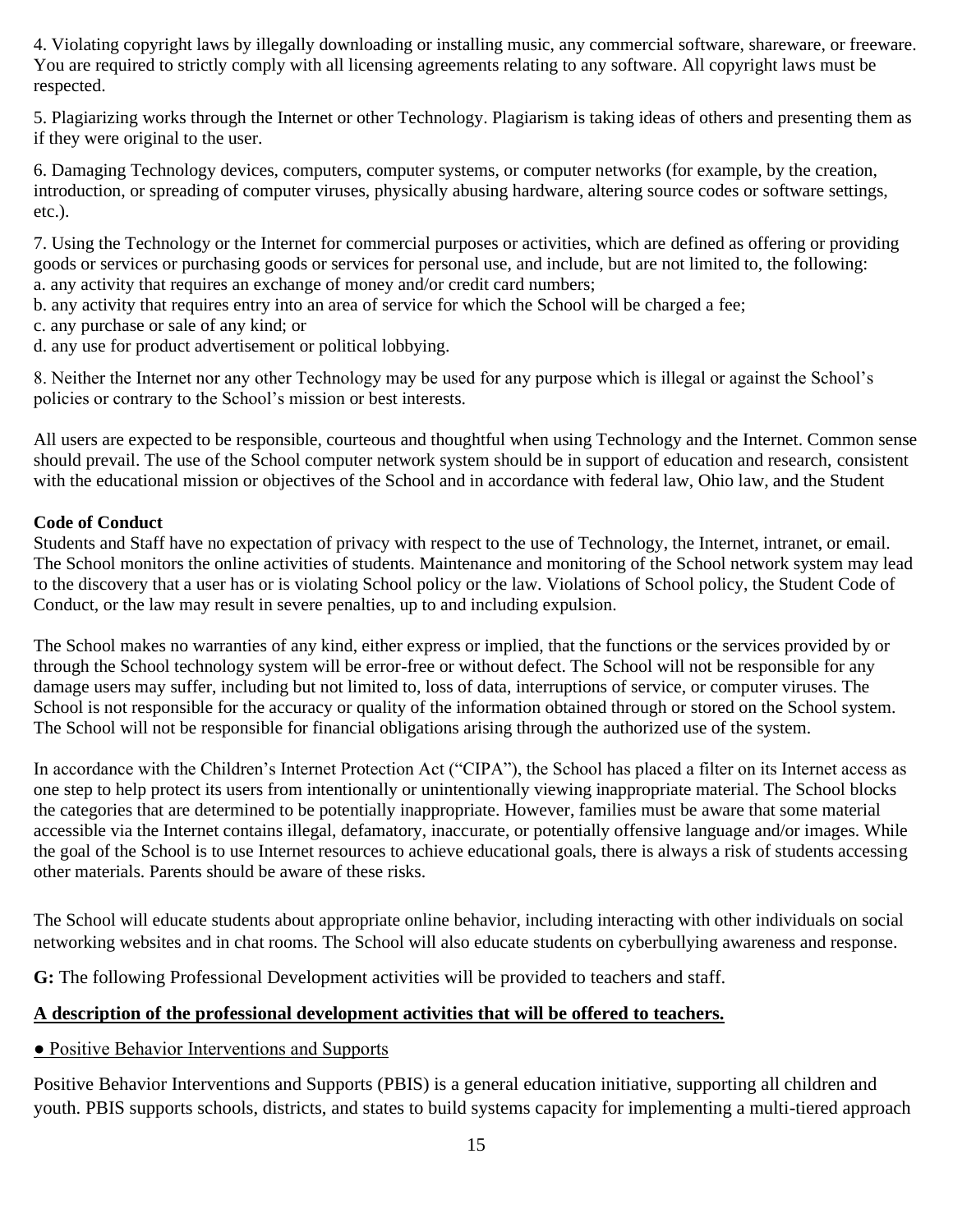to social, emotional, and behavior support. The broad purpose of PBIS is to improve the effectiveness, efficiency, and equity of schools and other agencies. PBIS improves social, emotional and academic outcomes for all students, including students with disabilities and students from underrepresented groups.

Facilitator: State Support 6 Team

# • ZOOM Across Your School Training

Zoom helps you build today's collaborative classrooms; Enrich teaching and learning; and Expand traditional classrooms with video communications to meet the growing needs of today's students.

Improve learning outcomes and increase student participation and learning retention with virtual and hybrid classrooms and micro-learning.

Learn to use HD video and audio so students can join classes virtually, from any device, boosting attendance and retention. Record sessions and automatic transcription allow students to learn at their own pace. Simple user management and single sign-on make video a seamless component of the learning experience.

Facilitator: Jefferson County VLA

● The TSS Certification verifies knowledge of the Trauma-Skilled Schools Model and expertise to share the model with others within the certificate holder's place of employment. Trauma-Skilled Specialist Certification is founded on National Dropout Prevent Center's Trauma-Skilled Schools Model, a research-based guide for structuring school climate, modifying instructional practices, and imparting educ[ator skills to improve achievement and graduation](https://learn.spnetwork.org/products/course-1-trauma-skilled-schools-overview)  outcomes for trauma impacted and adversely stressed students.

[Course 1: Trauma-Skilled Schools \(Overview\)](https://learn.spnetwork.org/products/course-1-trauma-skilled-schools-overview)

This course gives an overview of the process for building a trauma-skilled plan that fits your school or district and how to implement and maintain the plan. Designed as an introduction to the Trauma-Skilled Schools Model, the course previews content from each of the five steps outlined in the model itself. Current systems are examined and the need for a trauma-skilled educator training is addressed[.](https://learn.spnetwork.org/products/course-2-trauma-skilled-schools-educator-knowledge)

[Course 2: Trauma-Skilled Schools Educator Knowledge](https://learn.spnetwork.org/products/course-2-trauma-skilled-schools-educator-knowledge)

Increasing educator knowledge is Step 1 of Trauma-Skilled Schools and focuses on the effects of chronic stress and trauma on brain development and behavior and how these effects manifest in the classroom. It establishes the baseline language that all staff need for understanding and effective classroom management. The course examines the effectiveness of Trauma-Skilled as a Tier 1 strateg[y](https://learn.spnetwork.org/products/course-3-trauma-skilled-schools-building-a-climate-of-resilience)

# [Course 3: Trauma-Skilled Schools Building a Climate of Resilience](https://learn.spnetwork.org/products/course-3-trauma-skilled-schools-building-a-climate-of-resilience)

The Trauma-Skilled Schools Model Step 2 explains the value of managing stress and trauma and of building a culture that fosters the development of five resilience factors that leads to success in the classroom and in life. Emphasizing that culture must be systemic, intentional, and consistent, this course focuses on developing five resilience factors: Connection, Security, Achievement, Autonomy, and Fulfillment[.](https://learn.spnetwork.org/products/course-4-trauma-skilled-schools-management-skills-for-educators)

[Course 4: Trauma-Skilled Schools Management Skills for Educators](https://learn.spnetwork.org/products/course-4-trauma-skilled-schools-management-skills-for-educators)

Step 3 of the Trauma-Skilled Schools Model develops individual skills that can be used to respond to the effects of chronic stress and trauma. Categorized as skills related to Prevention, Intervention, Recovery, and Referral, the course covers preventing negative manifestations, intervention techniques and identification of danger zones, basic deescalation, and the use internal and external referral resources.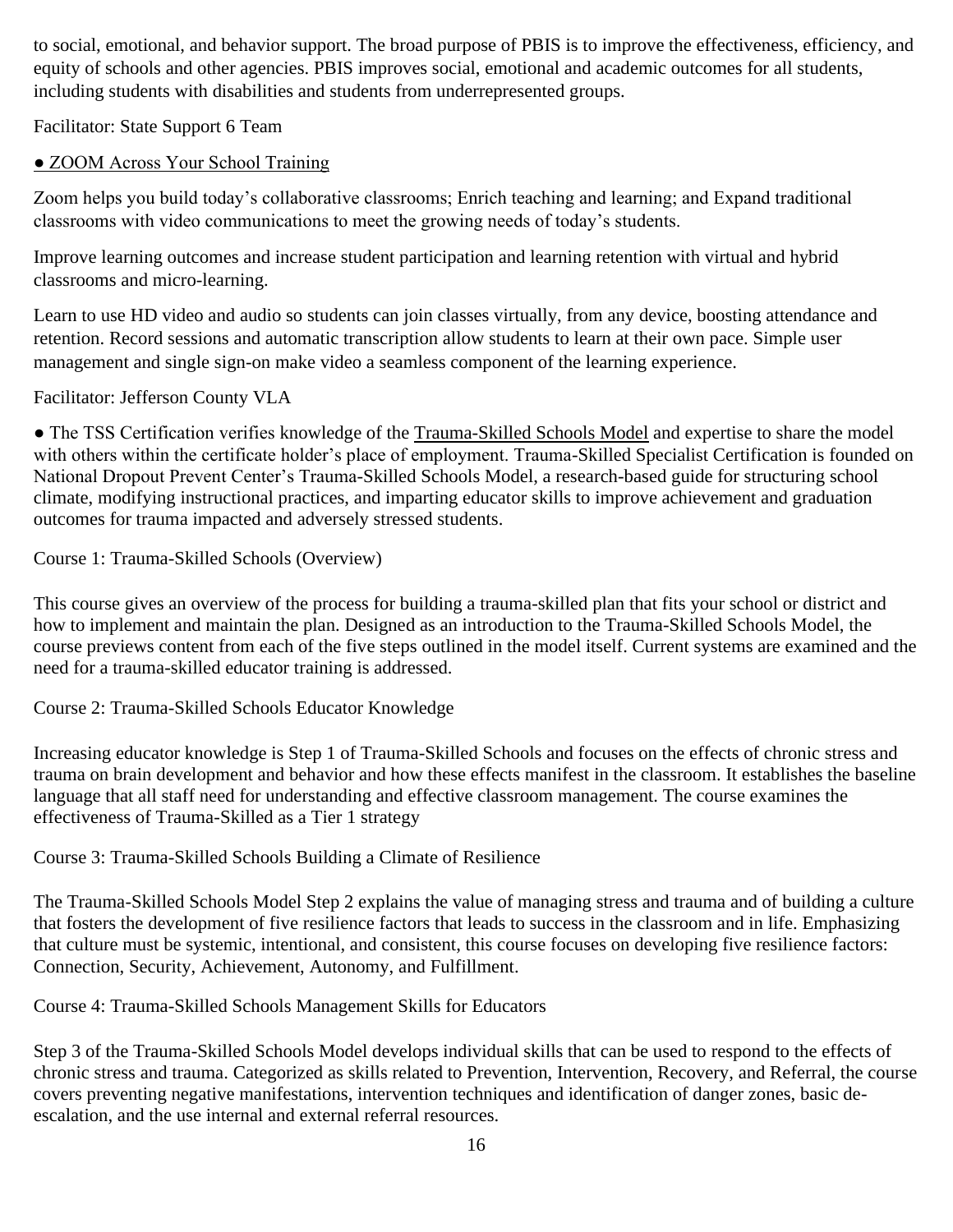### Course 5: Trauma-Skilled Schools Implementation and Management Strategies

Step 4 and Step 5 define the processes for Assessment, Implementation, Maintenance, and Validation of the of the Trauma-Skilled Schools Model. This course highlights the strengths of different methods of implementation of the model and outlines how to earn and maintain Trauma-Skilled Schools certification for a school or district.

Facilitator: National Dropout Prevention Center via Successful Practices Network (SPN)

# • Blended Learning and Flipped Classroom 101

PBS LearningMedia: Blended learning combines the strength of technology-enhanced learning with traditional faceto-face instructional methods. The models of blended learning continue to evolve as technology integration in the classroom becomes commonplace. This course will provide an overview of blended learning and an in-depth examination of one blended learning model, the flipped classroom. Learners will define strategies for implementing a blended learning model in their classrooms.

# Facilitator: PBS Teacherline

NOTE: The courses/curriculum is the same used in HCS classrooms and is aligned to Ohio' Learning Standards. Content is well-rounded and provides for critical thinking, foundational knowledge and skills building, and gives opportunities for social and emotional learning.

# Additionally, the following resources will be utilized for teachers and staff:

• Ohio Management Council offers a community dashboard called the Remote Learning Space that is maintained by Ohio educators. It includes the most up-to-date resources being used in schools across Ohio. It is organized by "Resources for Planning," "Resources for Teachers," "Resources for Students and Families" and "Zoom Training Videos and Resources." The site also includes free, live webinars, sample guidelines and best practices for teachers and families.

• INFOhio, Ohio's digital library, contains resources that are aligned to Ohio's Learning Standards and organized for grades 6-8 and grades 9-12; the grades HCS serves. It also features educator tools that include teacher-approved lesson plans, best practices, articles, websites and other instructional materials to support personalized learning, project-based learning and the inquiry process. The site also features professional learning, professional databases and school library services. Many learning activities can be completed remotely and online. ISearch is a single search box that enables users to search for any resources contained in INFOhio's Integrated Library System.

**H:** All HCS students will have an equal and equitable access to an education.

# **A description as to how equitable access to quality instruction will be ensured.**

Hardin Community School is responsive to students' individual and collective lived experiences and does the following:

- Makes education accessible to all students;
- Is co-constructed by students, families, community, and school;
- Affirms racial and cultural identities to foster positive academic outcomes;
- Develops students' abilities to connect with the community;
- Empowers students as agents in their own teaching and learning;
- Anticipates and designs the education experience around and in response to social and cultural differences; and